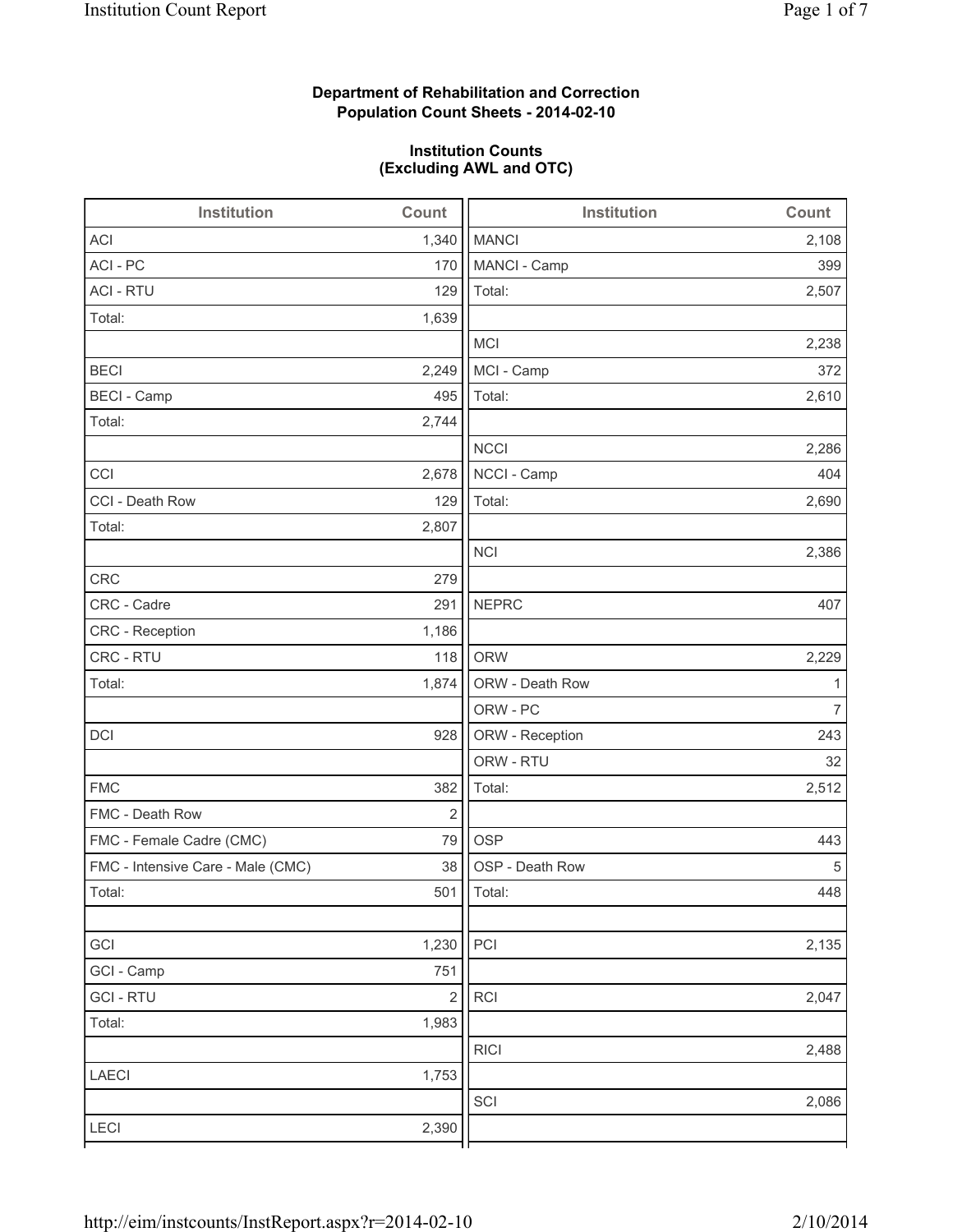| LECI - Camp              | 178   | SOCF        |                          | 1,127  |
|--------------------------|-------|-------------|--------------------------|--------|
| Total:                   | 2,568 | SOCF - RTU  |                          | 70     |
|                          |       | Total:      |                          | 1,197  |
| <b>LOCI</b>              | 2,281 |             |                          |        |
|                          |       | <b>TCI</b>  |                          | 1,092  |
| <b>LORCI</b>             | 177   | TCI - Camp  |                          | 436    |
| LORCI - Cadre            | 222   | Total:      |                          | 1,528  |
| <b>LORCI - Reception</b> | 962   |             |                          |        |
| Total:                   | 1,361 | <b>TOCI</b> |                          | 1,098  |
|                          |       |             |                          |        |
| <b>MACI</b>              | 1,009 | <b>WCI</b>  |                          | 1,366  |
| MACI - Minimum           | 1,369 | WCI - RTU   |                          | 50     |
| MACI - Youth             | 19    | Total:      |                          | 1,416  |
| Total:                   | 2,397 |             |                          |        |
|                          |       |             | <b>Total Population:</b> | 50,391 |

\* The Total Population includes 37 Offenders with Reason Codes 30 & 31.

\*\* The Total Population includes 28 Offenders with Reason Code 0A.

#### **Male Population by Security Level (Include AWL and Exclude OTC)**

| <b>Security Level</b>  |                   | <b>Body</b> | <b>AWL</b>     | $(-OTC)$ | <b>Total</b> |  |  |
|------------------------|-------------------|-------------|----------------|----------|--------------|--|--|
| Total Level 5          |                   | 110         |                |          | 110          |  |  |
| Total Level 4          |                   | 1,767       | 12             | 12       | 1,767        |  |  |
| Total Level 3          |                   | 11,283      | 136            | 107      | 11,312       |  |  |
| Total Level 2          |                   | 17,334      | 216            | 147      | 17,403       |  |  |
| Total Level 1          |                   | 15,756      | 195            | 108      | 15,843       |  |  |
| <b>Total Death Row</b> |                   | 136         | $\overline{2}$ |          | 137          |  |  |
|                        | <b>Total Male</b> | 46,386      | 562            | 376      | 46,572       |  |  |

#### **Female Population by Institution (Include AWL and Exclude OTC)**

| Institution              | <b>Body</b> | <b>AWL</b> | $(-OTC)$ | <b>Total</b> |
|--------------------------|-------------|------------|----------|--------------|
| CRC - Reception          |             |            | 0        |              |
| DCI                      | 928         | 10         |          | 931          |
| <b>FMC</b>               | 4           | 2          |          | 5            |
| FMC - Female Cadre (CMC) | 79          | 2          | 0        | 81           |
| <b>NEPRC</b>             | 407         | 20         | 10       | 417          |
| <b>ORW</b>               | 2,229       | 52         | 28       | 2,253        |
| <b>ORW - Death Row</b>   |             | 0          | $\Omega$ |              |
| ORW - PC                 |             |            |          |              |
| ORW - Reception          | 243         | 0          | 0        | 243          |
|                          |             |            |          |              |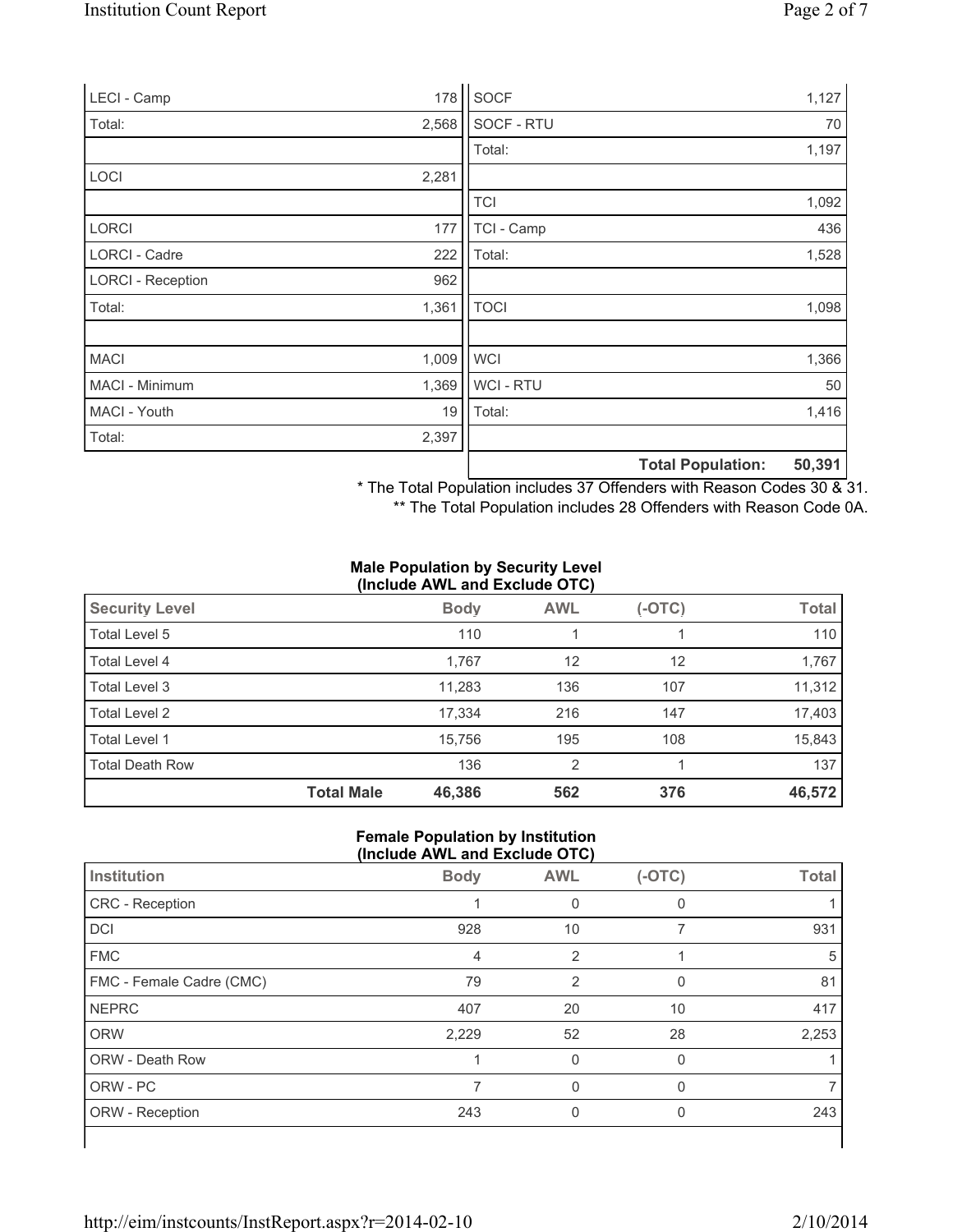| ORW - RTU |                          | 32     |     |     | つ      |
|-----------|--------------------------|--------|-----|-----|--------|
|           | <b>Total Female</b>      | 3.931  | 86  | 46  |        |
|           |                          |        |     |     |        |
|           | <b>Total Population:</b> | 50,317 | 648 | 422 | 50,543 |

#### **Male Population by Institution: Security Level 5 (Include AWL and Exclude OTC)**

| Institution          | <b>Body</b> | <b>AWL</b> | $(-OTC)$ | <b>Total</b> |
|----------------------|-------------|------------|----------|--------------|
| CRC                  |             |            |          |              |
| LECI                 |             |            |          |              |
| <b>OSP</b>           | 105         |            |          | 105          |
| <b>SOCF</b>          | ◠           |            |          |              |
| <b>Total Level 5</b> | 110         |            |          | 110          |

## **Male Population by Institution: Security Level 4 (Include AWL and Exclude OTC)**

| <b>Institution</b> | <b>Body</b>      | <b>AWL</b>          | $(-OTC)$            | <b>Total</b>        |
|--------------------|------------------|---------------------|---------------------|---------------------|
| ACI                | $\overline{2}$   | $\mathsf 0$         | 0                   | $\sqrt{2}$          |
| ACI-PC             | $\,6\,$          | $\mathsf 0$         | $\mathbf 0$         | $\,6\,$             |
| <b>BECI</b>        | $\boldsymbol{0}$ | $\mathbf 1$         | $\mathbf{1}$        | $\mathsf{O}\xspace$ |
| CCI                | $\mathbf{1}$     | $\mathbf 0$         | $\mathsf{O}\xspace$ | 1                   |
| CRC                | 5                | $\mathsf{O}\xspace$ | $\mathbf 0$         | 5                   |
| CRC - Reception    | $\overline{5}$   | $\mathsf{O}\xspace$ | $\mathsf{O}\xspace$ | $\,$ 5 $\,$         |
| CRC - RTU          | $\overline{2}$   | $\mathsf{O}\xspace$ | $\mathbf 0$         | $\mathbf 2$         |
| <b>FMC</b>         | $\mathbf{1}$     | $\mathsf{O}\xspace$ | $\mathbf 0$         | $\mathbf{1}$        |
| <b>LAECI</b>       | $\mathfrak{S}$   | $\mathsf{O}\xspace$ | $\mathsf{O}\xspace$ | $\mathsf 3$         |
| LECI               | 27               | $\mathsf{O}\xspace$ | $\mathbf 0$         | 27                  |
| LOCI               | $\sqrt{2}$       | $\mathsf{O}\xspace$ | $\mathsf{O}\xspace$ | $\overline{2}$      |
| LORCI              | $\mathfrak{S}$   | $\mathsf{O}\xspace$ | $\mathsf{O}\xspace$ | $\mathsf 3$         |
| LORCI - Reception  | $\overline{4}$   | $\mathbf{1}$        | $\mathbf{1}$        | 4                   |
| <b>MANCI</b>       | 47               | $\mathsf{O}\xspace$ | $\mathsf{O}\xspace$ | 47                  |
| <b>NCI</b>         | $\mathbf{1}$     | $\mathsf{O}$        | $\mathbf 0$         | 1                   |
| <b>OSP</b>         | 332              | $\mathbf{1}$        | $\mathbf{1}$        | 332                 |
| PCI                | $\mathbf 1$      | $\mathsf{O}\xspace$ | $\mathsf{O}\xspace$ | 1                   |
| RCI                | 28               | $\mathsf{O}\xspace$ | $\mathsf 0$         | 28                  |
| SOCF               | 1,037            | $\overline{7}$      | $\overline{7}$      | 1,037               |
| SOCF - RTU         | 63               | $\mathsf{O}\xspace$ | $\mathsf{O}\xspace$ | 63                  |
| <b>TCI</b>         | 6                | $\mathsf{O}\xspace$ | $\mathsf{O}\xspace$ | $6\phantom{1}6$     |
| <b>TOCI</b>        | 185              | $\mathbf{1}$        | $\mathbf{1}$        | 185                 |
| <b>WCI</b>         | $\mathfrak{S}$   | $\mathbf{1}$        | $\mathbf{1}$        | $\mathsf 3$         |
|                    |                  |                     |                     |                     |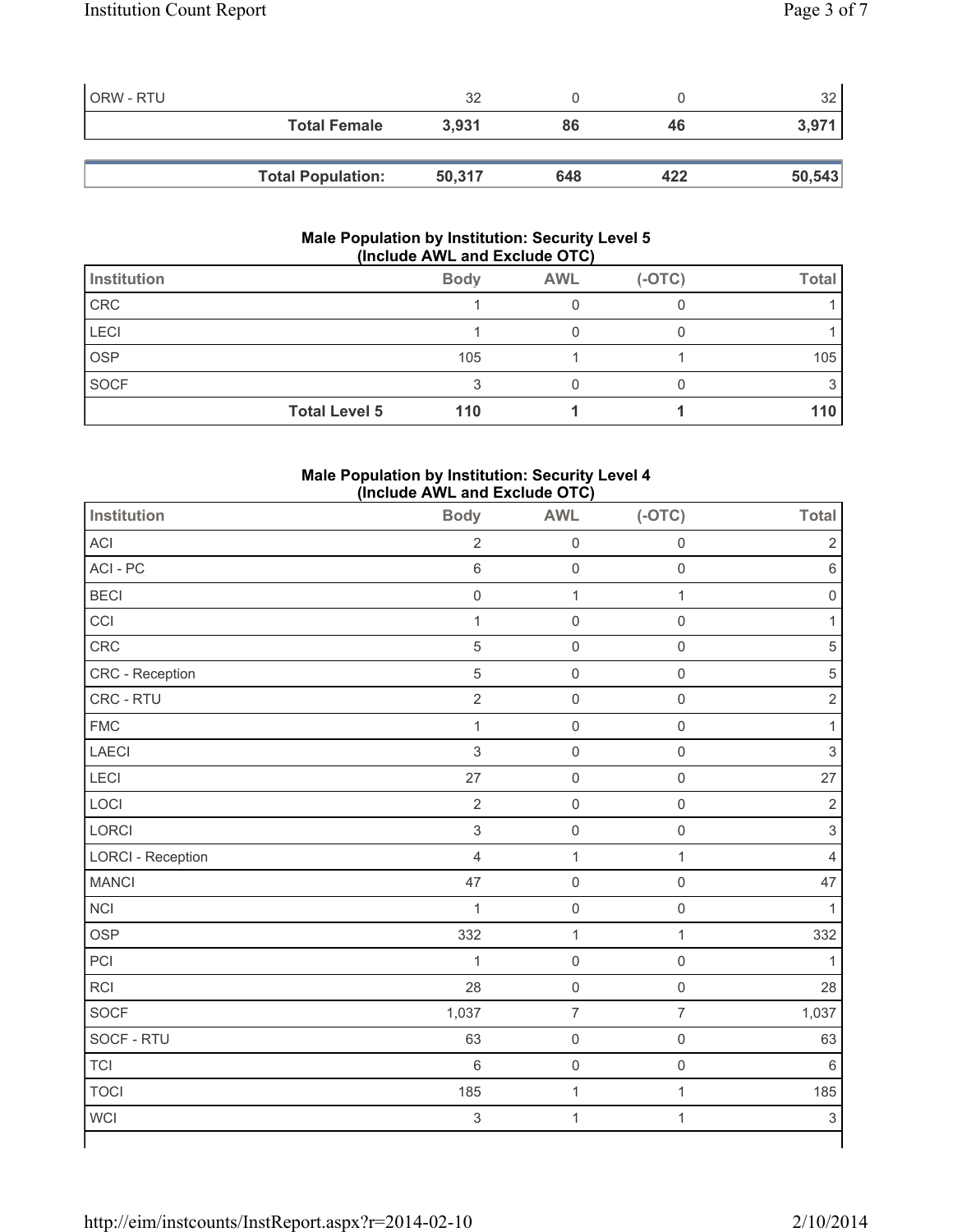| WCI - RTU |                      |       |     |        |
|-----------|----------------------|-------|-----|--------|
|           | <b>Total Level 4</b> | 1,767 | . . | $7C^-$ |

### **Male Population by Institution: Security Level 3 (Include AWL and Exclude OTC)**

| <b>Institution</b>                | <b>Body</b>         | <b>AWL</b>              | $(-OTC)$                  | <b>Total</b>   |
|-----------------------------------|---------------------|-------------------------|---------------------------|----------------|
| ACI                               | 27                  | $\mathbf{1}$            | $\mathbf{1}$              | 27             |
| ACI - PC                          | 80                  | $\mathsf{O}\xspace$     | $\mathsf{O}\xspace$       | 80             |
| <b>BECI</b>                       | 10                  | $\sqrt{2}$              | $\mathbf{1}$              | 11             |
| CCI                               | 8                   | $\mathsf{O}\xspace$     | $\mathsf{O}\xspace$       | $\,8\,$        |
| CRC                               | 55                  | $\sqrt{5}$              | $\ensuremath{\mathsf{3}}$ | 57             |
| CRC - Cadre                       | 226                 | $\mathsf 0$             | $\mathsf 0$               | 226            |
| CRC - Reception                   | 672                 | $10$                    | $\,8\,$                   | 674            |
| CRC - RTU                         | 85                  | $\mathsf{O}\xspace$     | $\mathsf 0$               | 85             |
| <b>FMC</b>                        | 14                  | $\mathsf{O}\xspace$     | $\mathsf{O}\xspace$       | 14             |
| FMC - Intensive Care - Male (CMC) | $\overline{5}$      | $\mathsf 0$             | $\mathsf{O}\xspace$       | $\sqrt{5}$     |
| GCI                               | $\mathbf{1}$        | $\mathbf{1}$            | $\mathbf{1}$              | $\mathbf{1}$   |
| <b>LAECI</b>                      | 21                  | $\mathsf{O}\xspace$     | $\mathbf 0$               | 21             |
| LECI                              | 2,248               | 23                      | 21                        | 2,250          |
| LOCI                              | 10                  | $\mathsf{O}\xspace$     | $\mathsf{O}\xspace$       | 10             |
| LORCI                             | 40                  | $\overline{7}$          | $\overline{7}$            | 40             |
| LORCI - Cadre                     | 199                 | $\mathsf 0$             | $\mathbf 0$               | 199            |
| <b>LORCI - Reception</b>          | 386                 | 16                      | 12                        | 390            |
| <b>MACI</b>                       | 6                   | $\mathsf{O}\xspace$     | $\mathsf{O}\xspace$       | $\,6$          |
| MACI - Youth                      | 4                   | $\mathsf 0$             | $\mathbf 0$               | $\overline{4}$ |
| <b>MANCI</b>                      | 1,954               | 22                      | 18                        | 1,958          |
| MCI                               | 11                  | $\mathsf 0$             | $\mathsf{O}\xspace$       | 11             |
| <b>NCCI</b>                       | 31                  | $\mathsf{O}\xspace$     | $\mathsf{O}\xspace$       | 31             |
| <b>NCI</b>                        | 12                  | $\,$ 3 $\,$             | $\mathbf{1}$              | 14             |
| <b>OSP</b>                        | $\,6$               | $\mathsf{O}\xspace$     | $\mathsf{O}\xspace$       | $\,6\,$        |
| PCI                               | 50                  | $\overline{\mathbf{4}}$ | $\mathbf 1$               | 53             |
| $\sf RCI$                         | 1,868               | $17\,$                  | 14                        | 1,871          |
| <b>RICI</b>                       | 10                  | $\mathsf{O}\xspace$     | $\mathbf 0$               | $10$           |
| SCI                               | $\mathsf{O}\xspace$ | $\mathbf{1}$            | $\mathbf{1}$              | $\mathsf 0$    |
| SOCF                              | 87                  | $\mathsf{O}\xspace$     | $\mathbf 0$               | 87             |
| SOCF - RTU                        | $\overline{7}$      | $\mathsf{O}\xspace$     | $\mathsf{O}\xspace$       | $\overline{7}$ |
| <b>TCI</b>                        | 971                 | 11                      | $\,8\,$                   | 974            |
| TCI - Camp                        | $\mathbf{1}$        | $\mathsf{O}\xspace$     | $\mathsf 0$               | 1              |
| <b>TOCI</b>                       | 865                 | $\overline{7}$          | $\sqrt{5}$                | 867            |
| <b>WCI</b>                        | 1,266               | $\,6\,$                 | $\,$ 5 $\,$               | 1,267          |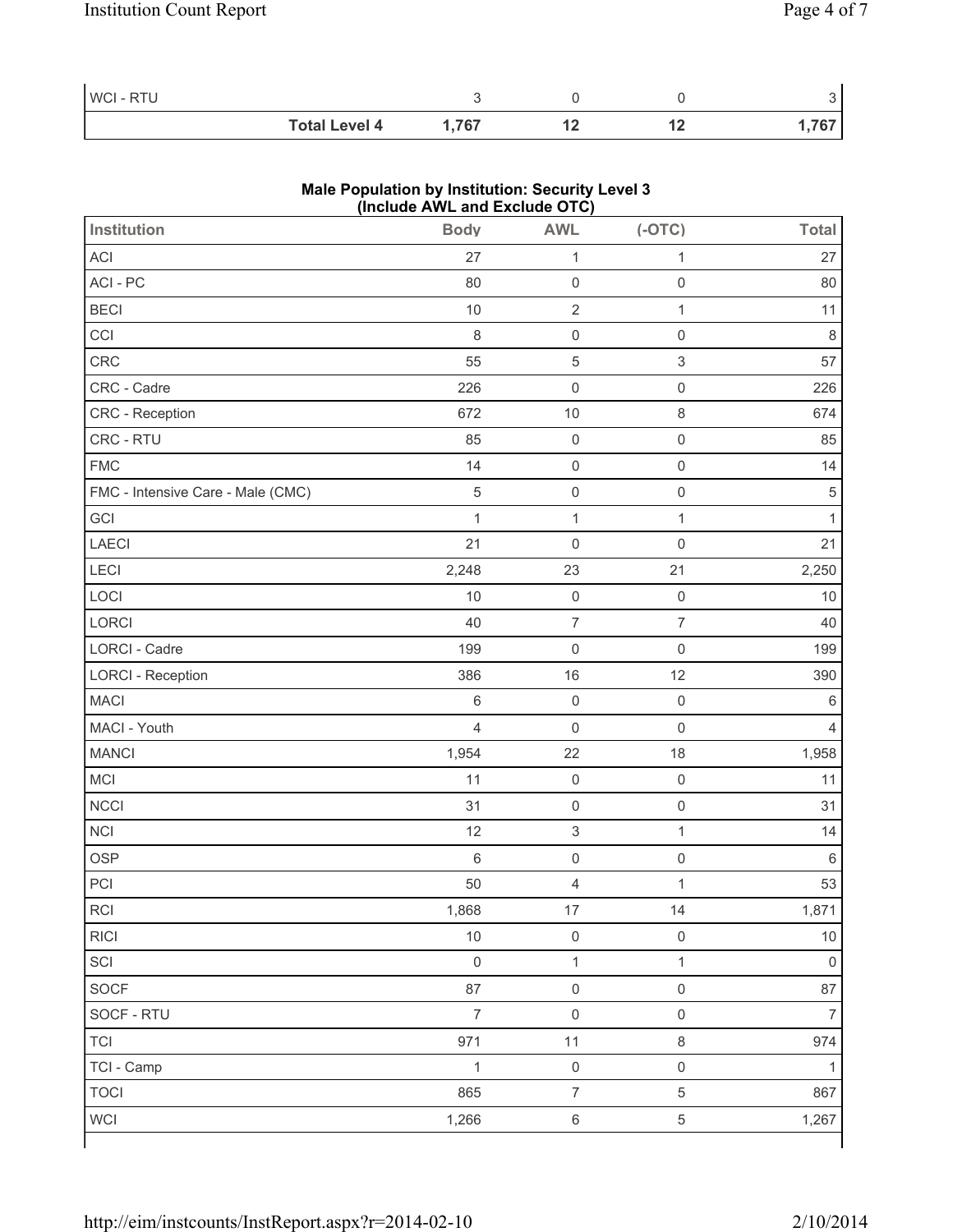| WCI-RTU |                      |        |     |     |        |
|---------|----------------------|--------|-----|-----|--------|
|         | <b>Total Level 3</b> | 11,283 | 136 | 107 | 11,312 |

## **Male Population by Institution: Security Level 2 (Include AWL and Exclude OTC)**

| <b>Institution</b>                | <b>Body</b>  | <b>AWL</b>                | $(-OTC)$            | <b>Total</b> |
|-----------------------------------|--------------|---------------------------|---------------------|--------------|
| <b>ACI</b>                        | 567          | $\overline{4}$            | $\sqrt{2}$          | 569          |
| ACI-PC                            | 59           | $\mathsf 0$               | $\mathsf{O}\xspace$ | 59           |
| <b>ACI - RTU</b>                  | 84           | $\mathsf{O}\xspace$       | $\mathbf 0$         | 84           |
| <b>BECI</b>                       | 1,508        | 19                        | 13                  | 1,514        |
| CCI                               | 1,853        | 12                        | $\boldsymbol{9}$    | 1,856        |
| CRC                               | 88           | $\ensuremath{\mathsf{3}}$ | $\sqrt{2}$          | 89           |
| CRC - Cadre                       | 48           | $\mathsf 0$               | $\mathsf{O}\xspace$ | 48           |
| CRC - Reception                   | 282          | $\,$ 5 $\,$               | $\sqrt{3}$          | 284          |
| CRC - RTU                         | 23           | $\mathsf 0$               | $\mathsf{O}\xspace$ | 23           |
| <b>FMC</b>                        | 12           | $\mathsf{O}\xspace$       | $\mathsf{O}\xspace$ | 12           |
| FMC - Intensive Care - Male (CMC) | 22           | $\mathsf 0$               | $\mathbf 0$         | 22           |
| GCI                               | 793          | $\overline{\mathcal{I}}$  | 5                   | 795          |
| GCI - Camp                        | $\mathbf 1$  | $\mathsf{O}\xspace$       | $\mathbf 0$         | 1            |
| LAECI                             | 1,348        | 33                        | 22                  | 1,359        |
| LECI                              | 102          | $\mathsf{O}\xspace$       | $\mathsf{O}\xspace$ | 102          |
| LOCI                              | 1,103        | $\boldsymbol{9}$          | $\,6$               | 1,106        |
| LORCI                             | 46           | $\mathsf{O}\xspace$       | $\mathsf{O}\xspace$ | 46           |
| LORCI - Cadre                     | 14           | $\mathsf{O}\xspace$       | $\mathbf 0$         | 14           |
| <b>LORCI - Reception</b>          | 205          | $\,8\,$                   | 8                   | 205          |
| <b>MACI</b>                       | 1,003        | $\,$ 5 $\,$               | $\sqrt{2}$          | 1,006        |
| MACI - Youth                      | 15           | $\mathsf 0$               | $\mathbf 0$         | 15           |
| <b>MANCI</b>                      | 94           | $\mathsf{O}\xspace$       | $\mathsf{O}\xspace$ | 94           |
| MANCI - Camp                      | $\mathbf 1$  | $\mathsf{O}\xspace$       | $\mathbf 0$         | 1            |
| <b>MCI</b>                        | 1,770        | 26                        | 18                  | 1,778        |
| MCI - Camp                        | $\mathbf{1}$ | $\mathsf{O}\xspace$       | $\mathsf{O}\xspace$ | $\mathbf{1}$ |
| NCCI                              | 1,496        | $16\,$                    | 12                  | 1,500        |
| NCCI - Camp                       | $\mathbf 1$  | $\mathsf 0$               | $\mathbf 0$         | 1            |
| <b>NCI</b>                        | 1,800        | 28                        | 26                  | 1,802        |
| PCI                               | 780          | 18                        | $\mathbf{1}$        | 797          |
| RCI                               | 151          | $\mathsf{O}\xspace$       | $\mathsf{O}\xspace$ | 151          |
| <b>RICI</b>                       | 742          | $\overline{4}$            | $\overline{4}$      | 742          |
| SCI                               | 1,106        | $17\,$                    | 12                  | 1,111        |
| <b>TCI</b>                        | $70\,$       | $\mathbf{1}$              | $\mathbf{1}$        | $70$         |
| TCI - Camp                        | $\mathbf{1}$ | $\mathsf{O}\xspace$       | $\mathsf{O}\xspace$ | $\mathbf{1}$ |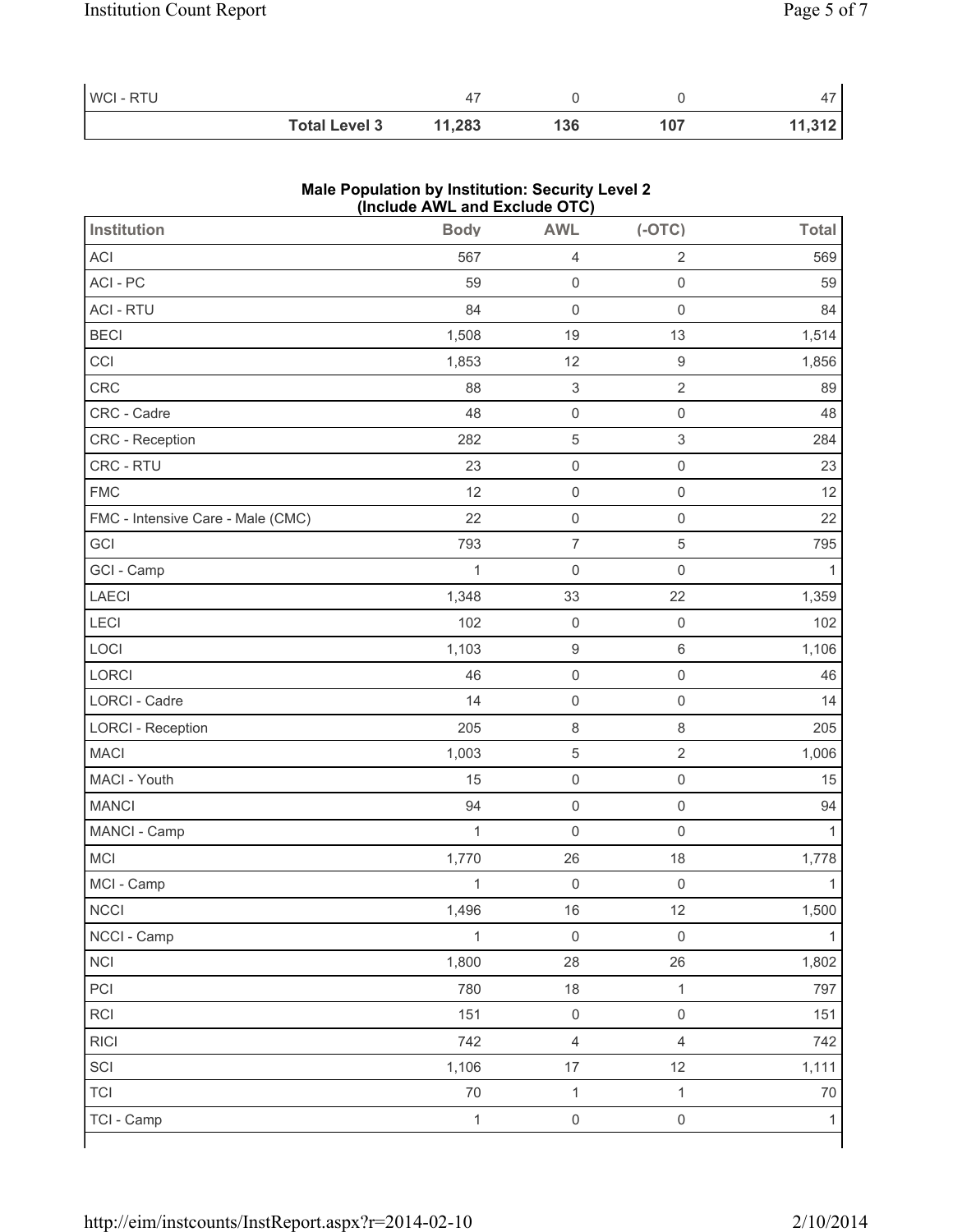| <b>TOCI</b> |                      | 48     |     |     | 48     |
|-------------|----------------------|--------|-----|-----|--------|
| <b>WCI</b>  |                      | 97     |     |     | 97     |
|             | <b>Total Level 2</b> | 17,334 | 216 | 147 | 17,403 |

## **Male Population by Institution: Security Level 1 (Include AWL and Exclude OTC)**

| Institution                       | <b>Body</b>    | <b>AWL</b>                | $(-OTC)$                  | <b>Total</b>   |
|-----------------------------------|----------------|---------------------------|---------------------------|----------------|
| <b>ACI</b>                        | 744            | $\mathbf{1}$              | $\mathsf{O}\xspace$       | 745            |
| ACI - PC                          | 25             | $\mathsf{O}\xspace$       | $\mathsf{O}\xspace$       | 25             |
| <b>ACI - RTU</b>                  | 45             | $\mathsf 0$               | $\mathsf{O}\xspace$       | 45             |
| <b>BECI</b>                       | 730            | 11                        | $\,6$                     | 735            |
| <b>BECI - Camp</b>                | 495            | $\mathsf 0$               | $\mathbf 0$               | 495            |
| CCI                               | 816            | $\,6\,$                   | $\ensuremath{\mathsf{3}}$ | 819            |
| CRC                               | 66             | $\ensuremath{\mathsf{3}}$ | $\ensuremath{\mathsf{3}}$ | 66             |
| CRC - Cadre                       | 17             | $\mathsf 0$               | $\mathsf{O}\xspace$       | 17             |
| CRC - Reception                   | 223            | $\,6\,$                   | $\,6\,$                   | 223            |
| CRC - RTU                         | 8              | $\mathsf{O}\xspace$       | $\mathbf 0$               | $\,8\,$        |
| <b>FMC</b>                        | 350            | $\sqrt{5}$                | $\overline{2}$            | 353            |
| FMC - Intensive Care - Male (CMC) | 11             | $\mathsf{O}\xspace$       | $\mathsf{O}\xspace$       | 11             |
| GCI                               | 436            | 11                        | $\,6\,$                   | 441            |
| GCI - Camp                        | 750            | $\mathsf{O}\xspace$       | $\mathsf{O}\xspace$       | 750            |
| <b>GCI-RTU</b>                    | $\overline{2}$ | $\mathsf 0$               | $\mathbf 0$               | $\overline{2}$ |
| <b>LAECI</b>                      | 381            | $\boldsymbol{7}$          | 5                         | 383            |
| LECI                              | 12             | $\mathbf{1}$              | $\mathbf 1$               | 12             |
| LECI - Camp                       | 178            | $\mathsf 0$               | $\mathsf{O}\xspace$       | 178            |
| LOCI                              | 1,166          | $\,8\,$                   | 5                         | 1,169          |
| LORCI                             | 88             | $\sqrt{5}$                | $\,$ 3 $\,$               | 90             |
| LORCI - Cadre                     | 9              | $\mathsf{O}\xspace$       | $\mathbf 0$               | $\overline{9}$ |
| <b>LORCI - Reception</b>          | 364            | 14                        | 10                        | 368            |
| MACI - Minimum                    | 1,369          | 18                        | 13                        | 1,374          |
| <b>MANCI</b>                      | 13             | 11                        | $\mathsf 3$               | 21             |
| MANCI - Camp                      | 398            | $\mathsf 0$               | $\mathsf{O}\xspace$       | 398            |
| MCI                               | 456            | $\overline{7}$            | $\mathbf 1$               | 462            |
| MCI - Camp                        | 371            | $\mathsf{O}\xspace$       | $\mathsf{O}\xspace$       | 371            |
| <b>NCCI</b>                       | 759            | $17\,$                    | 13                        | 763            |
| NCCI - Camp                       | 403            | $\mathsf 0$               | $\mathsf{O}\xspace$       | 403            |
| <b>NCI</b>                        | 573            | $\ensuremath{\mathsf{3}}$ | $\mathbf 1$               | 575            |
| PCI                               | 1,304          | 23                        | 11                        | 1,316          |
| <b>RICI</b>                       | 1,736          | 21                        | 11                        | 1,746          |
| SCI                               | 980            | $10$                      | $\ensuremath{\mathsf{3}}$ | 987            |